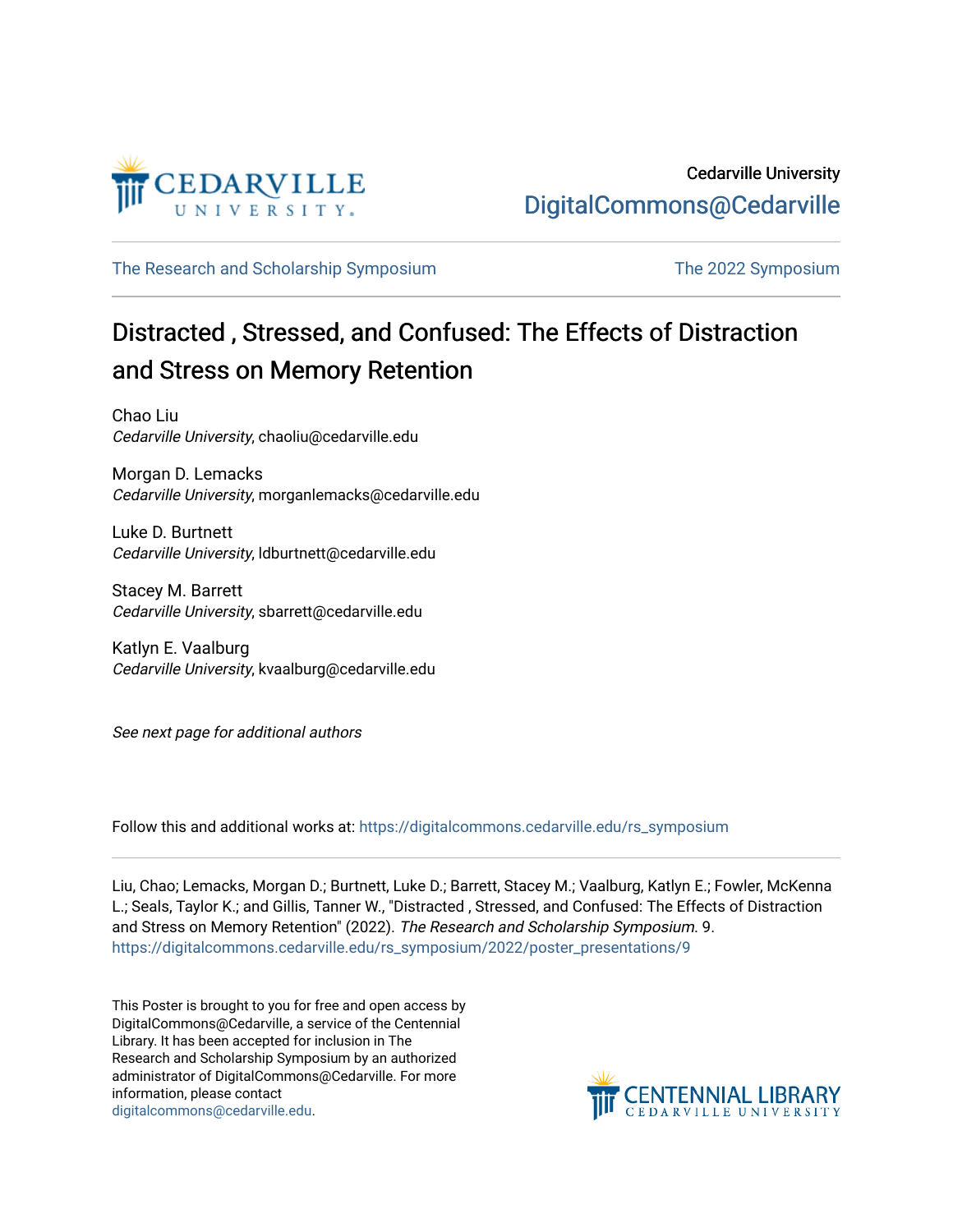#### **Presenters**

Chao Liu, Morgan D. Lemacks, Luke D. Burtnett, Stacey M. Barrett, Katlyn E. Vaalburg, McKenna L. Fowler, Taylor K. Seals, and Tanner W. Gillis

This poster is available at DigitalCommons@Cedarville: [https://digitalcommons.cedarville.edu/rs\\_symposium/2022/](https://digitalcommons.cedarville.edu/rs_symposium/2022/poster_presentations/9) [poster\\_presentations/9](https://digitalcommons.cedarville.edu/rs_symposium/2022/poster_presentations/9)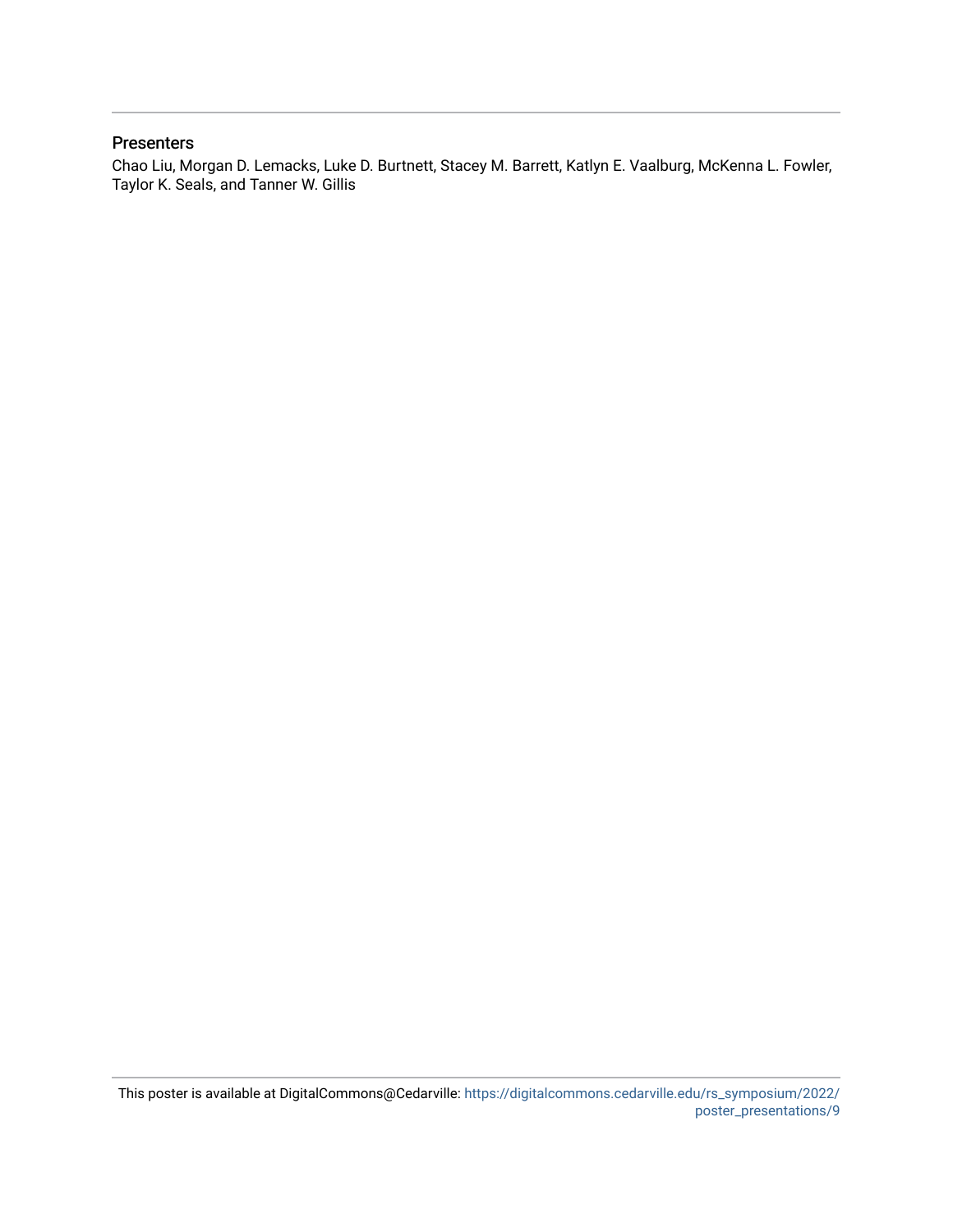

[The Research and Scholarship Symposium](https://digitalcommons.cedarville.edu/rs_symposium) 

### Distracted , Stressed, and Confused: The Effects of Distraction and Stress on Memory Retention

Chao Liu

Morgan D. Lemacks

Luke D. Burtnett

Stacey M. Barrett

Katlyn E. Vaalburg

See next page for additional authors

Follow this and additional works at: [https://digitalcommons.cedarville.edu/rs\\_symposium](https://digitalcommons.cedarville.edu/rs_symposium?utm_source=digitalcommons.cedarville.edu%2Frs_symposium%2F2019%2Fpodium_presentations%2F1&utm_medium=PDF&utm_campaign=PDFCoverPages) 

This Poster is brought to you for free and open access by DigitalCommons@Cedarville, a service of the Centennial Library. It has been accepted for inclusion in The Research and Scholarship Symposium by an authorized administrator of DigitalCommons@Cedarville. For more information, please contact [digitalcommons@cedarville.edu](mailto:digitalcommons@cedarville.edu).

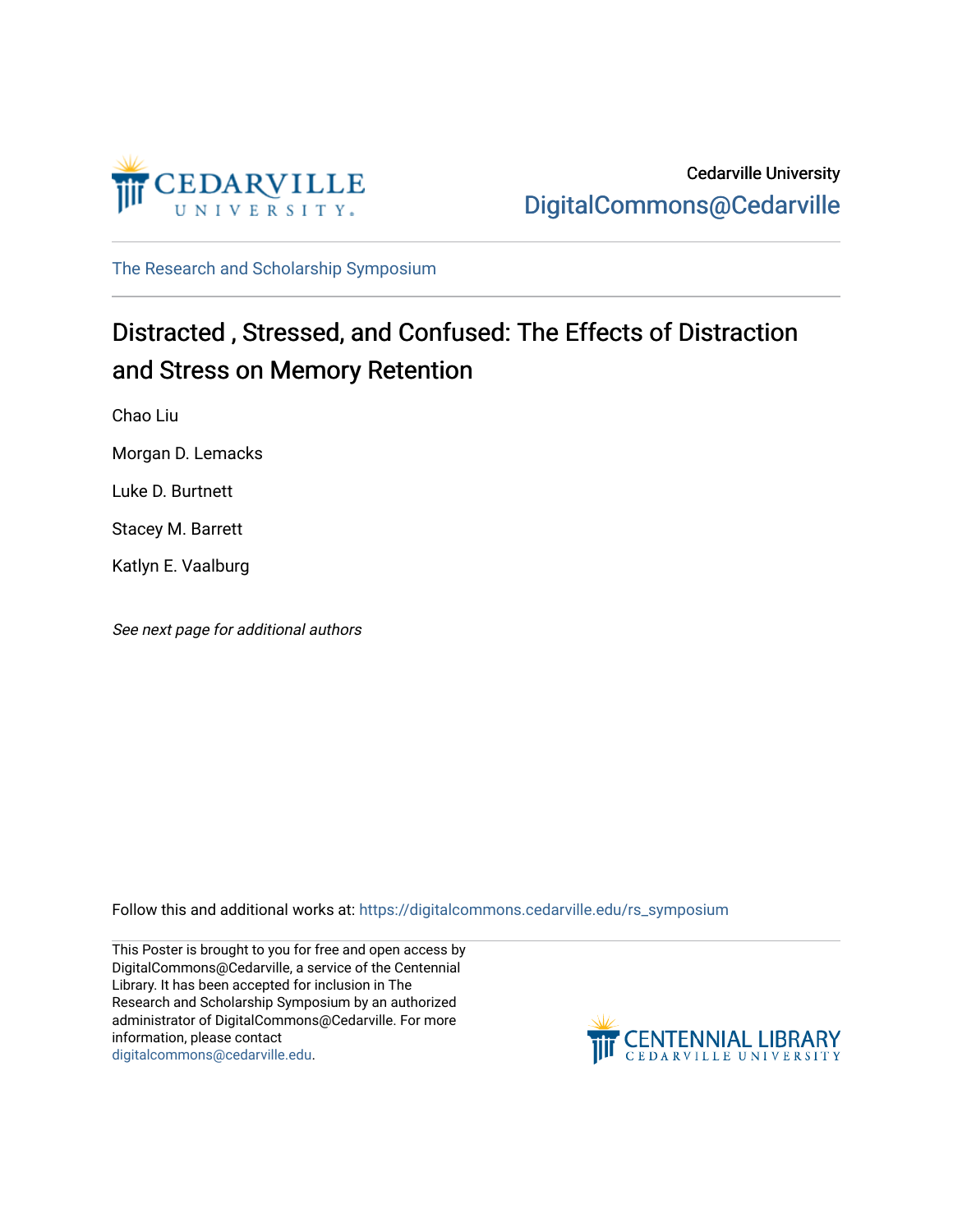#### Presenters

Chao Liu, Morgan D. Lemacks, Luke D. Burtnett, Stacey M. Barrett, Katlyn E. Vaalburg, McKenna L. Fowler, Taylor K. Seals, and Tanner W. Gillis